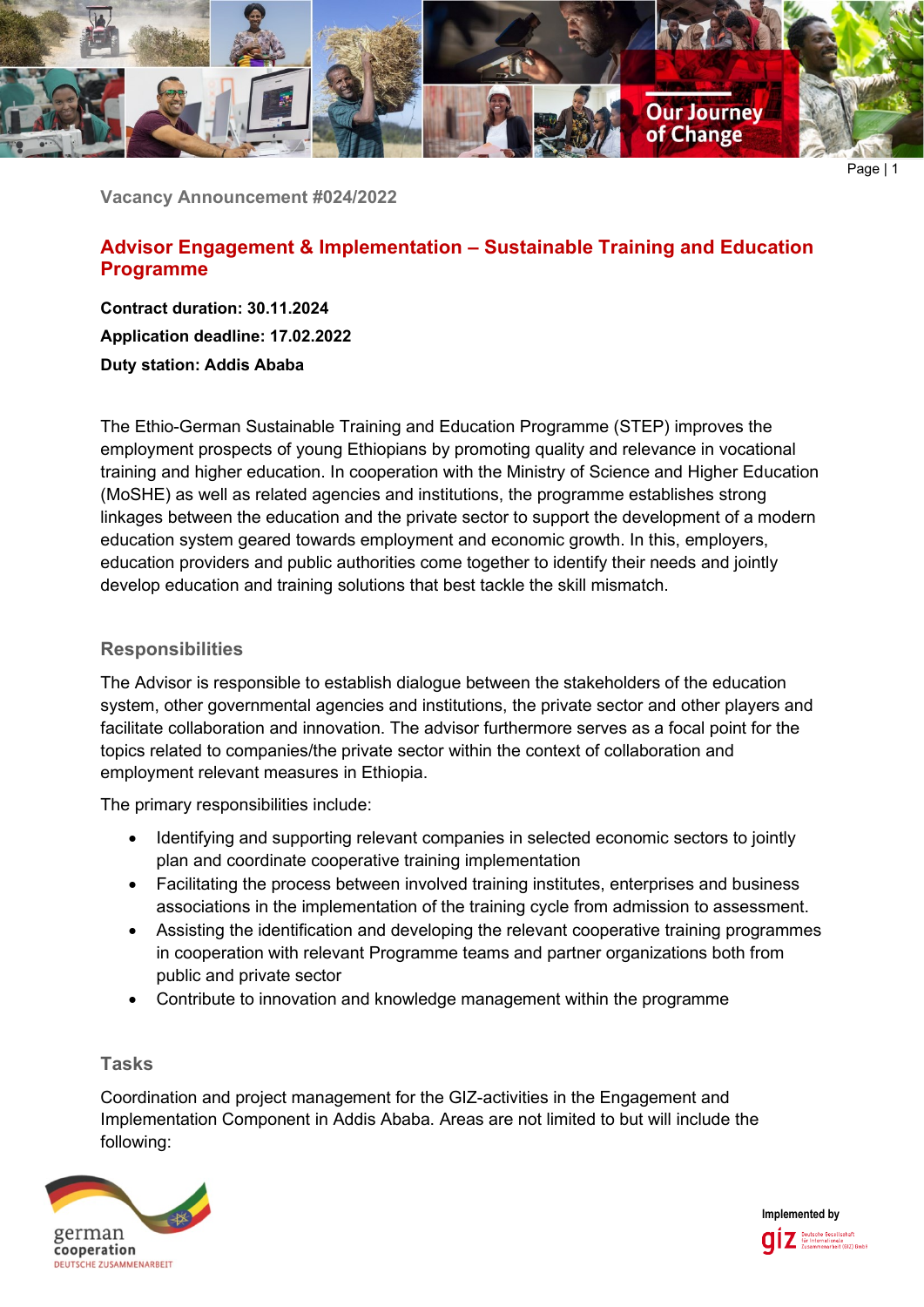

- Page | 2
- Trust building activities to facilitate collaboration: Initiation of effective collaboration between the private sector and education institutions, like TVET-Schools, Universities and other governmental regulating institutions. Close cooperation with the project managers of other components of the programme to identify opportunities for joint project development and implementation.
- Private sector needs assessment: Establishing continuous dialogue with enterprises/employer associations to identify qualification gaps, needs/opportunities and innovative processes/trainings which could be supported by the partners of the education sector.
- Translation of needs/opportunities into action and implementation of scaling up and piloting: Project development (e.g. with additional external technical support), joint preparation with and implementation of scaling up and pilot projects (e.g. development and design of short-term trainings in sector with high demand, job fairs, conferences to establish dialogues)
- Evaluation/Scaling up: Support the evaluation of pilot projects, lessons learnt and scaling up of successful pilots.
- Support other project activities in order to reach the project's objectives areas of involvement will be agreed upon as needed
- Support all general project management activities such as:
	- a. Communication and PR
	- b. Knowledge management
	- c. Reporting
	- d. Preparation of concepts, strategies and operational plans for current and follow-on phase of the project
- Implement tasks under the technical and disciplinary supervision of the Engagement and Implementation Component Manager of STEP.

## **1. Sector specific advisory services:**

- Conduct research on the selected economic sectors and identify employment potentials, availability of private sector associations and interested companies, training providers and other relevant bodies.
- Support the Head of Component and other Programme teams in the establishment of relevant platforms, in which the sector-relevant companies, private sector organizations and training providers are represented.
- Support the relevant enterprises, association, chambers and training providers in the selected sector to establish a coordination framework for planning and delivering cooperative training in line with the Ethiopian TVET Qualifications Framework.
- Advise the enterprises in selecting relevant qualifications (quantity and quality), advise on necessary preconditions and support reaching an enabling training environment, define suitable training pathways for training delivery.
- Facilitate the trainees' registration process and onboarding in the selected companies.



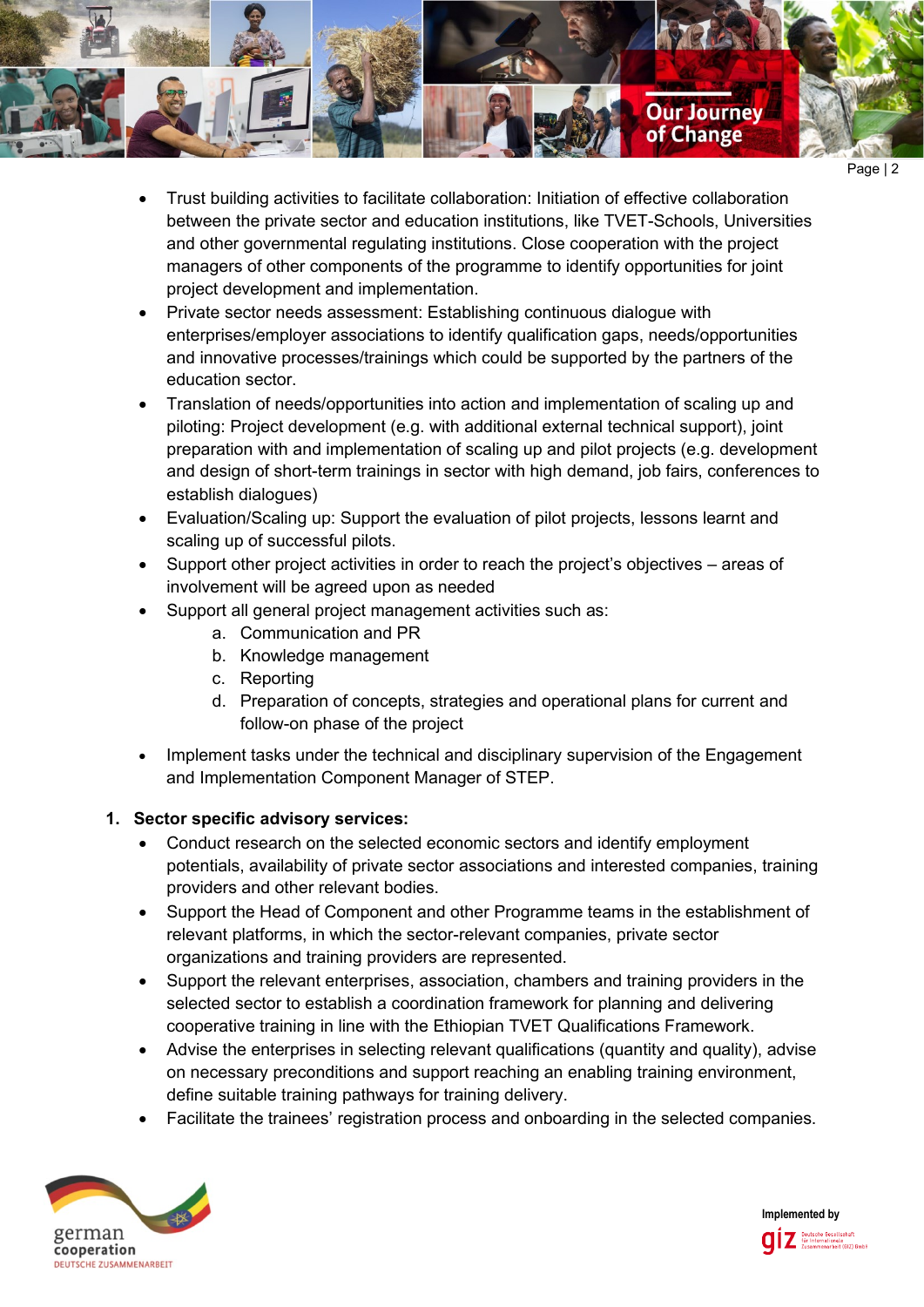

Page | 3

- Facilitate the assessment activities and processes in the completion of the training cycle.
- Advice companies on implementation of Cooperative Training.
- Support the active engagement of the selected enterprises in all phases of the training.
- Monitor the development and implementation processes and suggest necessary changes, improvements and initiatives as appropriate.

## **2. Networking, and cooperation**

- Advise companies, business associations and training providers to establish a cooperation framework for the planning and delivery of training in the selected economic sector.
- Facilitate a regular dialogue between the involved public and private sector organizations in the specific sector and region/area.
- Ensure operational planning sessions with relevant partner organizations in the sector and in the field of cooperative training.

## **3. Knowledge management and coordination**

- Support the Head of Component in the operational planning and documentation of the support activities in the selected enterprises.
- Support the development of tools, trainings and approaches in planning and delivering the cooperative training in line with the Ethiopian TVET Qualifications Framework.
- Share tools and approaches with the provincial team and relevant partner organizations.
- Support the monitoring and evaluation measures for enhancing training quality.
- Prepares appropriate input for various programme reports and actively participates in knowledge management.

## **4. Other duties/additional tasks**

• Perform other duties and tasks as assigned by the programme or supervisor.

# **Required qualifications, competencies, and experience**

## **Qualifications**

• University degree in a topic related field (business administration, business development, engineering, social sciences, technical education)

## **Professional experience**

- At least 5 years professional experience in a comparable position in the field of private sector engagement
- Knowledge about concepts of skills development
- Good understanding of development cooperation and advisory approaches